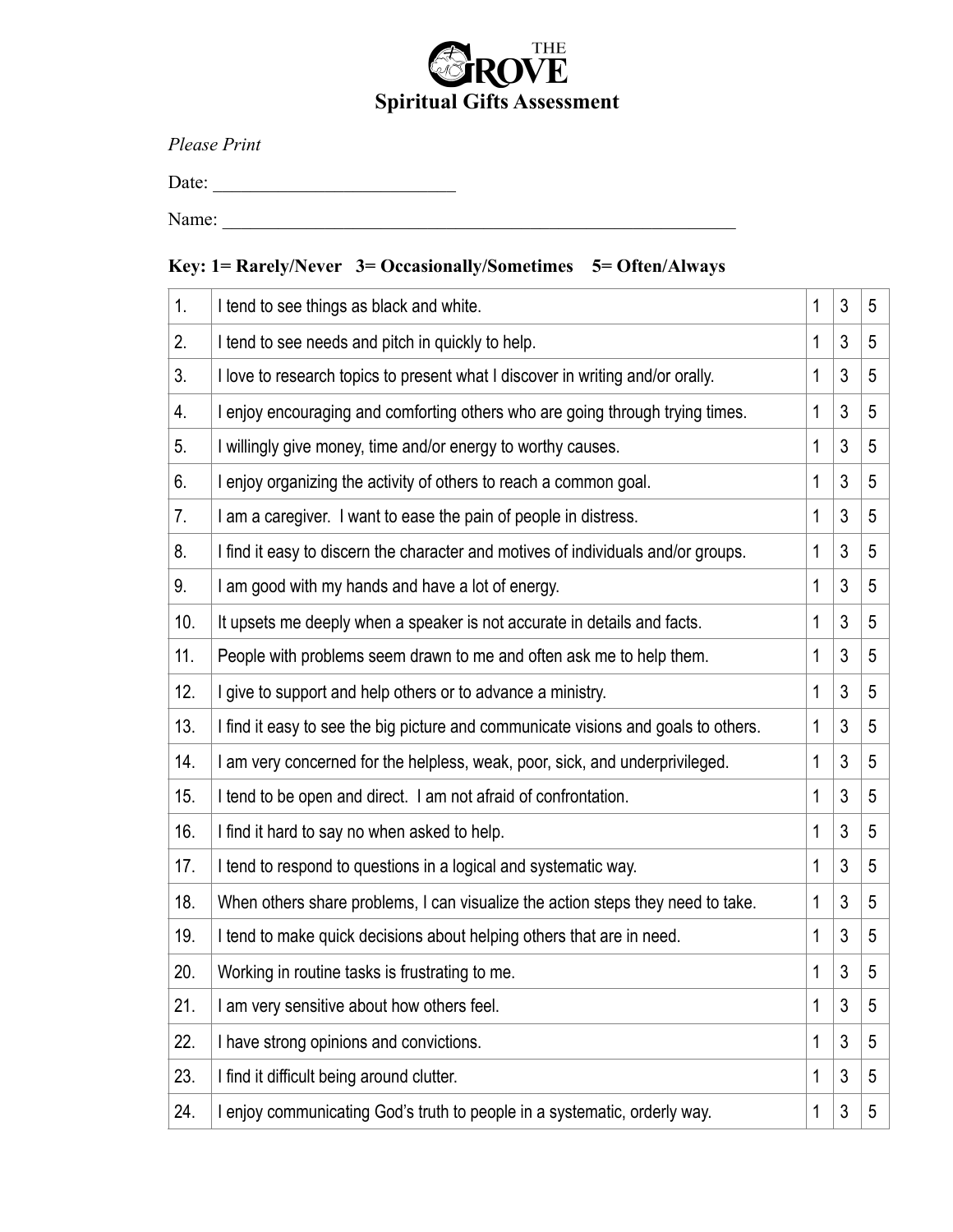| 25. | I prefer applying the truth to researching the truth myself.                      | 1 | 3              | 5 |
|-----|-----------------------------------------------------------------------------------|---|----------------|---|
| 26. | I enjoy giving, even beyond tithes. I can be concerned about those who don't.     | 1 | 3              | 5 |
| 27. | I assume leadership, organize, and/or delegate even if no assigned leader exists. | 1 | 3              | 5 |
| 28. | I easily identify with and comfort those who are suffering.                       | 1 | 3              | 5 |
| 29. | I tend to have very few or no close friends.                                      | 1 | 3              | 5 |
| 30. | I express concern for others in deeds and actions rather than words.              | 1 | 3              | 5 |
| 31. | I do not enjoy small talk, but enjoy discussing ideas or truths in God's Word.    | 1 | 3              | 5 |
| 32. | I like to encourage others in their personal ministries and/or growth process.    | 1 | 3              | 5 |
| 33. | It is important to me to give gifts of high quality and craftsmanship.            | 1 | 3              | 5 |
| 34. | I feel uncomfortable when church business is not done in an orderly fashion.      | 1 | 3              | 5 |
| 35. | I avoid conflicts and confrontation.                                              | 1 | 3              | 5 |
| 36. | I desire above all else to see God's will/plan done in all situations.            | 1 | 3              | 5 |
| 37. | I enjoy entertaining people at my house.                                          | 1 | 3              | 5 |
| 38. | I tend to forget to apply the "truth" in practical ways.                          | 1 | 3              | 5 |
| 39. | I prefer learning about things that can be used in my daily life.                 | 1 | 3              | 5 |
| 40. | I love to give quietly without others knowing about it.                           | 1 | 3              | 5 |
| 41. | I enjoy working on long-range goals and projects.                                 | 1 | $\mathfrak{Z}$ | 5 |
| 42. | I feel compelled to remove hurts and relieve distress in others.                  | 1 | $\mathfrak{Z}$ | 5 |
| 43. | I have strict personal standards.                                                 | 1 | 3              | 5 |
| 44. | I need to feel appreciated in order to feel good about my self.                   | 1 | 3              | 5 |
| 45. | I feel the "truth" should be established in every situation.                      | 1 | 3              | 5 |
| 46. | I tend to interrupt others in order to give my opinion.                           | 1 | 3              | 5 |
| 47. | I am very good at making and saving money.                                        | 1 | 3              | 5 |
| 48. | I know how to utilize resources and pick the right people to get the job done.    | 1 | 3              | 5 |
| 49. | I am careful with words and actions to avoid hurting others.                      | 1 | 3              | 5 |
| 50. | I feel a strong desire to be obedient to God.                                     | 1 | 3              | 5 |
| 51. | I tend to do more than what is asked of me.                                       | 1 | 3              | 5 |
| 52. | I believe facts are more important than feelings.                                 | 1 | 3              | 5 |
| 53. | I love to work with people.                                                       | 1 | 3              | 5 |
| 54. | I tend to spoil my own children or other relatives.                               | 1 | 3              | 5 |
| 55. | I enjoy delegating tasks and supervising people.                                  | 1 | 3              | 5 |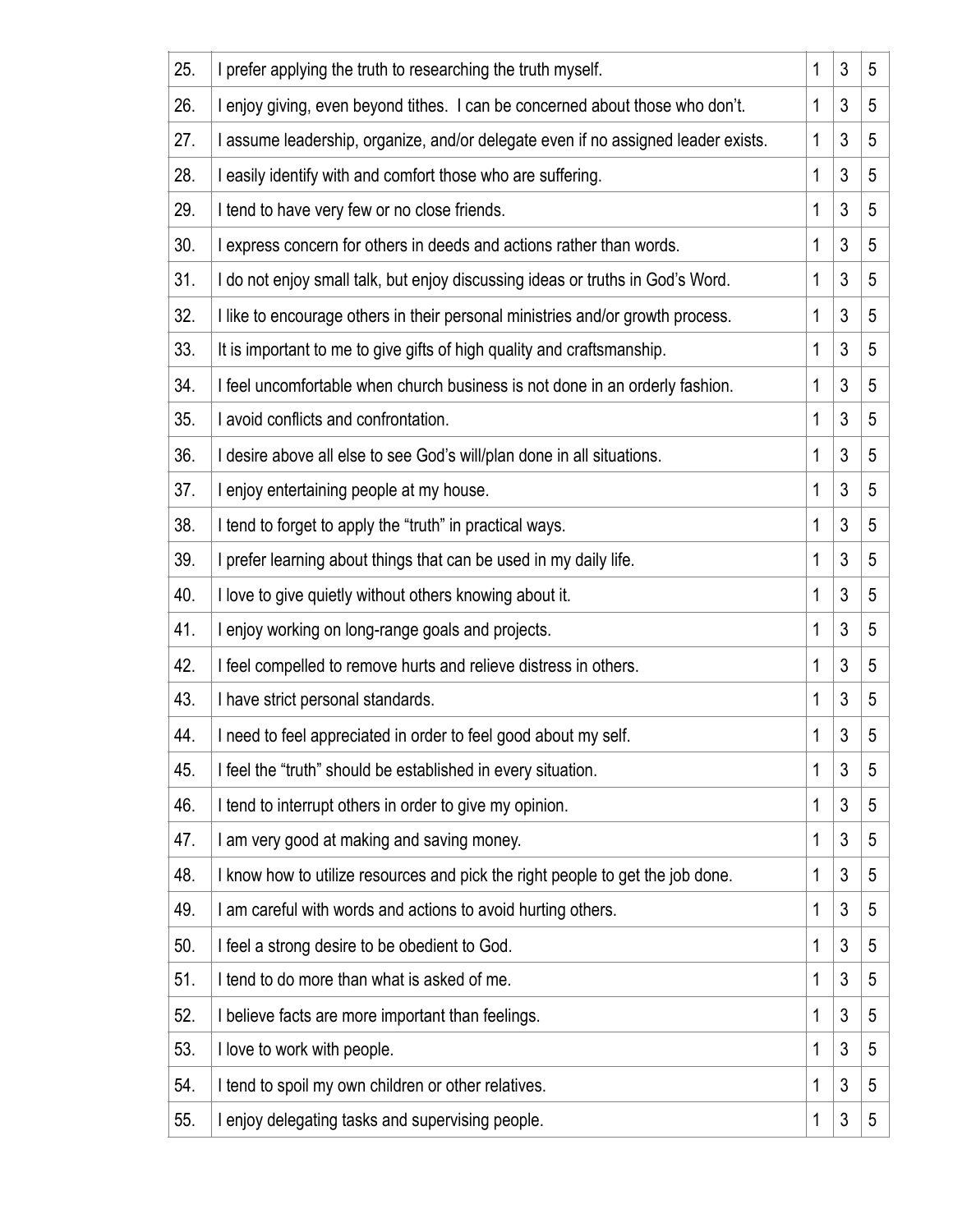| 56. | I love to do thoughtful things for others.                                    | 1            | 3 | 5 |
|-----|-------------------------------------------------------------------------------|--------------|---|---|
| 57. | I struggle with self-esteem problems.                                         | 1            | 3 | 5 |
| 58. | I find it hard to accept being served by others.                              | 1            | 3 | 5 |
| 59. | I always check out the source of knowledge of the person who is teaching.     | 1            | 3 | 5 |
| 60. | I have high standards or expect a lot of other people and myself.             | 1            | 3 | 5 |
| 61. | I have a natural and effective business ability.                              | $\mathbf{1}$ | 3 | 5 |
| 62. | I prefer to move on to a new challenge once a goal is completed.              | 1            | 3 | 5 |
| 63. | I tend to be ruled by my heart rather than my head.                           | $\mathbf{1}$ | 3 | 5 |
| 64. | I am always analyzing myself.                                                 | 1            | 3 | 5 |
| 65. | I am more interested in meeting the needs of others than my own needs.        | 1            | 3 | 5 |
| 66. | I tend to be a "know-it-all".                                                 | 1            | 3 | 5 |
| 67. | I need a close friend as a "sounding board" to share ideas and thoughts with. | 1            | 3 | 5 |
| 68. | I may use financial giving to get out of responsibilities.                    | 1            | 3 | 5 |
| 69. | I neglect routine home responsibilities due to my focus on outside interests. | 1            | 3 | 5 |
| 70. | I rejoice to see others happy and grieve when others are hurt.                | 1            | 3 | 5 |

| <b>Prophet / Perceiver</b>      | Total: |
|---------------------------------|--------|
| <b>Server</b>                   | Total: |
| Teacher                         | Total: |
| <b>Encourager / Exhorter</b>    | Total: |
| <b>Giver</b>                    | Total: |
| <b>Teacher / Administrator</b>  | Total: |
| <b>Compassion / Mercy-Giver</b> | Total: |
|                                 |        |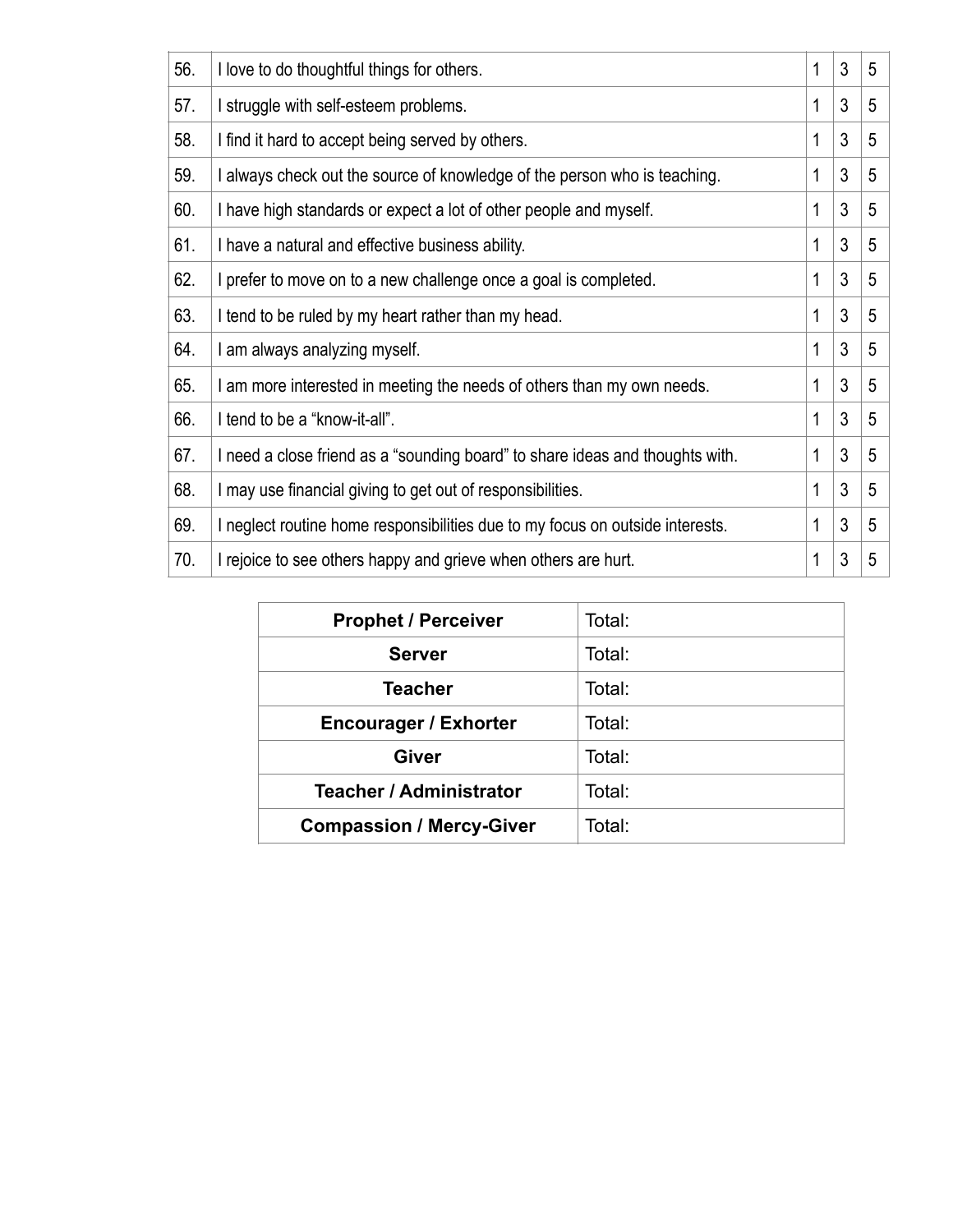|                    |                    |                    | Motivational Gifts Answer Sheet<br>SROVE |               |               |             |
|--------------------|--------------------|--------------------|------------------------------------------|---------------|---------------|-------------|
| Name:              |                    | <b>Phone: Home</b> | Cell                                     |               |               |             |
| Address:           |                    |                    | City:                                    |               | Zip.          |             |
| <b>Birth Date:</b> |                    | ı                  | <b>FEMALE</b><br>MALE                    | (circle one)  | Date:         |             |
| $\div$             | $\dot{\mathbf{r}}$ | က                  | 4.                                       | ທ່            | ဖ             | Ϋ́.         |
| ထ                  | တ                  | <u>10.</u>         | 11.                                      | <u>12.</u>    | 13.           | 4.          |
| 15.                | 16.                | 17.                | <u>18</u> .                              | $\frac{1}{9}$ | 20.           | 21.         |
| 22.                | 23.                | 24.                | 25.                                      | 26.           | 27.           | 28.         |
| 29.                | 30.                | 31.                | 32.                                      | 33.           | 34.           | 35.         |
| 36.                | 37.                | 38.                | 39.                                      | <b>40.</b>    | $\frac{4}{1}$ | 42.         |
| 43.                | 44.                | 45.                | 46.                                      | 47.           | 48.           | 49.         |
| 50.                | 51.                | 52.                | 53.                                      | 54.           | 55.           | 56.         |
| 57.                | 58.                | 59.                | 60.                                      | 61.           | 62.           | 63.         |
| \$                 | 65.                | 66.                | 67.                                      | 89            | 69.           | 70.         |
|                    |                    |                    |                                          |               |               |             |
| Prophet            | <b>Server</b>      | <b>Teacher</b>     | Encourager                               | Giver         | Leader        | Mercy-Giver |